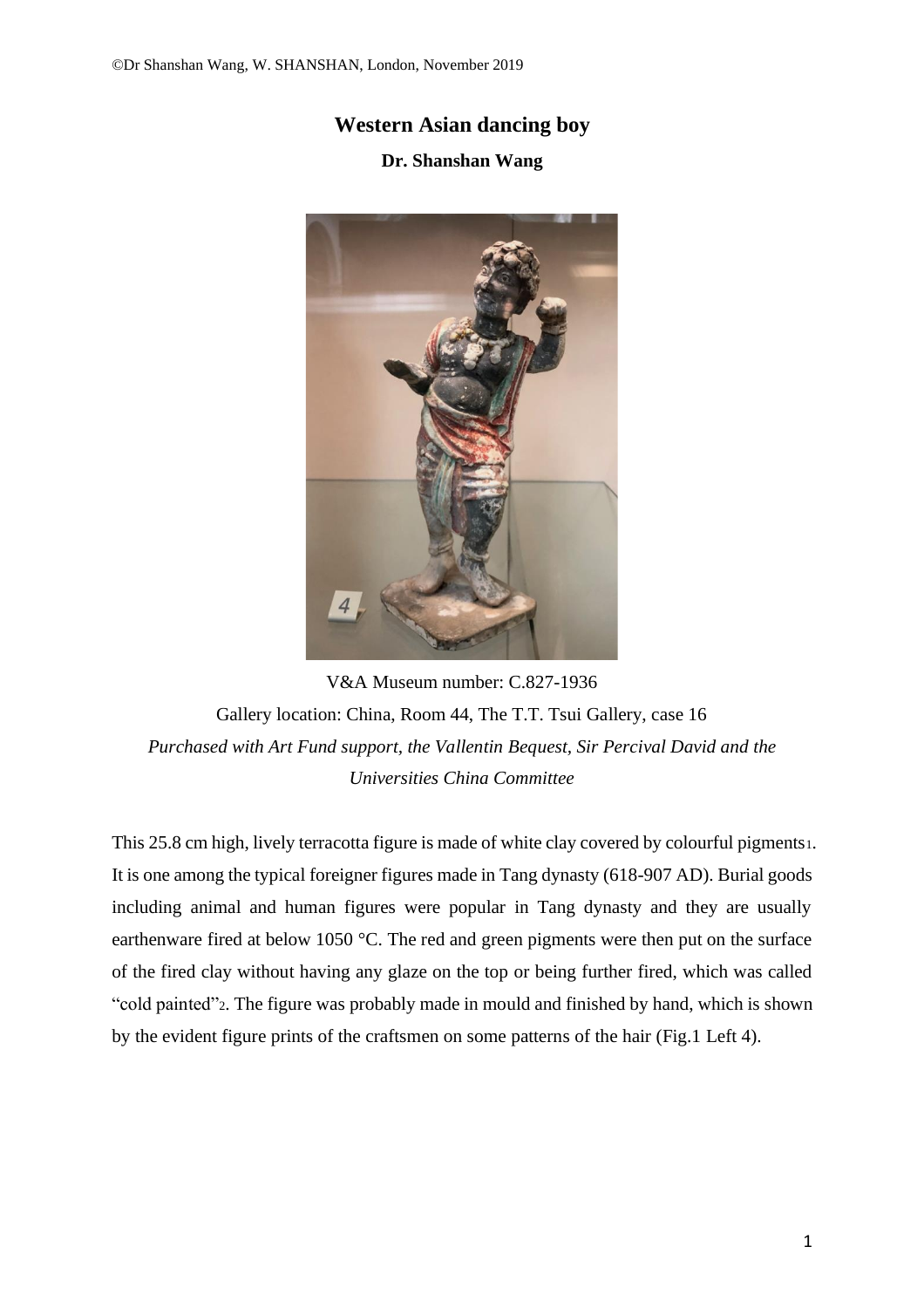

*Figure 1 Detailed photos of the object: (Left 1): dress; (Left 2) necklace; (Left 3): head; (Left 4) hair*

Tomb figures represent the daily life and cosmopolitan culture3. This object was most likely made in North-West China around the capital Chang'an, during high Tang period (650-800 AD). That was when silk roads and sea trades flourished and foreigners from different origins came to China4. This boy is dark-skinned and has wavy hair, big eyes and large nose. He is dressed in "a red green robe wrapped around his hips and a long scarf draped over his shoulders and hips and criss-crossed in back, his necklace, bangles and anklets are gilded with traces of gold pigment5" (Fig. 1 Left 2). Similar figures are found in various museums (Fig. 2). Where does this group of people come from and what did they do in China?



*Figure 2 Similar items from museums in the UK and USA: (Left 1) V&A Museum London, museum number C.84-1929, Gallery location – Ceramics, Room 137, The Curtain Foundation Gallery, case B, shelf 2<sup>2</sup> ; (Left 2) MET New York, Accession Number:1981.470.1, gift of Dr. and Mrs. John C. Weber in 1981<sup>3</sup> ; (Left 3) MET New York, Accession Number 14.85, gift of Edgar Worch in 1914<sup>6</sup> ; (Left 4) British Museum Hotung Gallery<sup>7</sup>*

Both V&A museum and British museum describe such figures as dancers from Western/Central Asia, judging by the gestures to be "whirling dancer". These people who have ill identified origins are broadly recognised as "Kunlun"8. They are believed to come from either South-East Asia, probably islands of Malay or Indonesia through sea trade, or East Africans brought into China by Arab merchants along silk roads9. In fact, Kunluns are those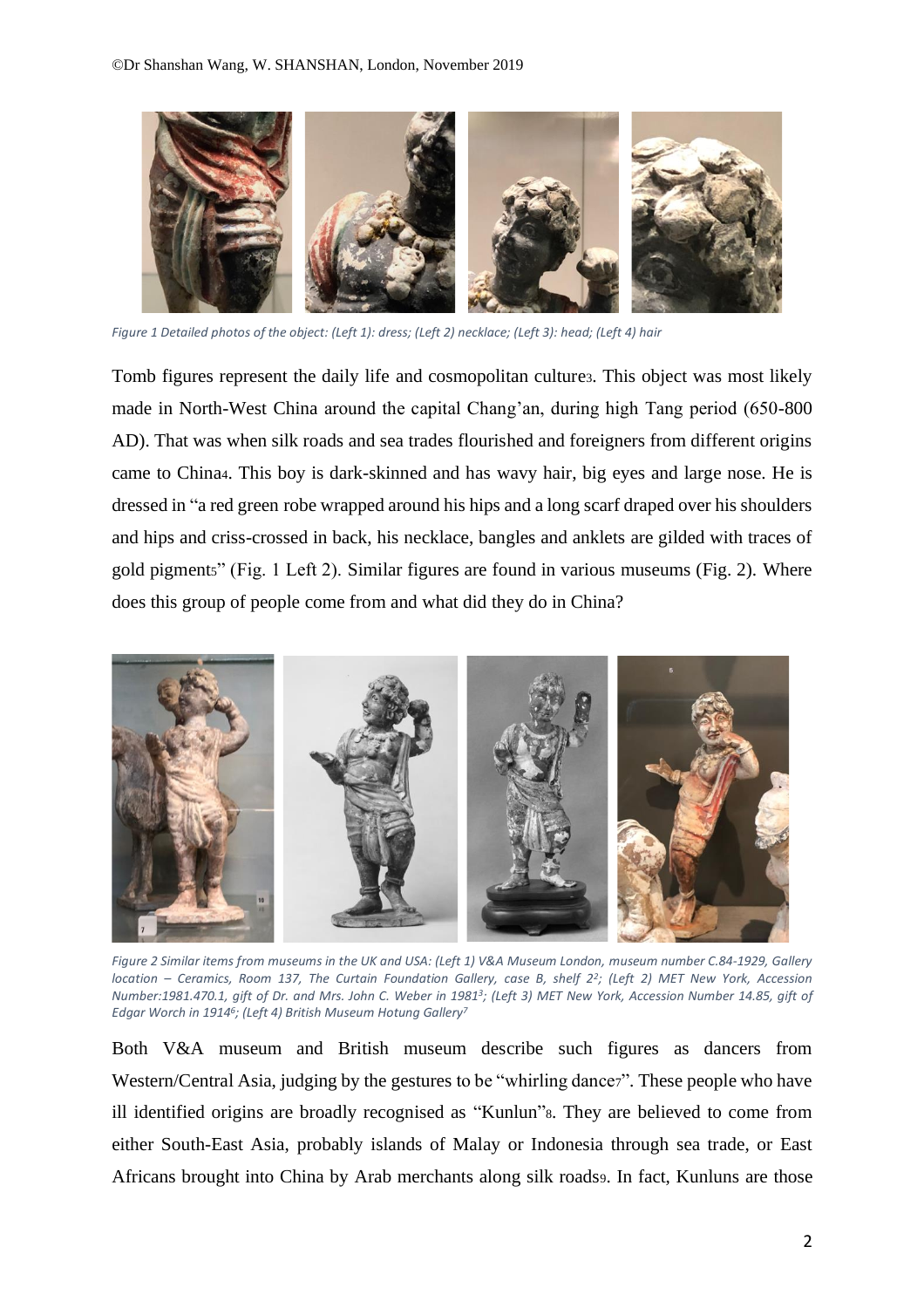who have darker skin than Han Chinese, thus "black skin and woolly hair" are their identities regardless of origins10.

Kunlun figures, comparing with other Tang foreigner figures, are rarer. There are only a dozen examples from various museums and private collections. Judging by the styles, there seems to be two groups among them. One described earlier appears to be dancer of certain kind (Fig. 2 and 3). They can also be musicians reported in ancient Chinese books, who played "the instruments were all dark-skinned Kunluns wearing dark red cotton clothes … draped over their knees, going around their shoulders and tied under their armpits… with rings and bracelets made of gold and gems and wore golden crowns and earrings"11.



*Figure 3Other similar items: (Left 1) excavated from a Tang tomb in Guo Village Changwu, Shaanxi Province, currently housed in the Changwu Museum<sup>12</sup> ; (Left 2) Christie's, Lot 8 Sale 16318, 5-12 December 2018, New York<sup>13</sup>; (Left 3) Christie's, Lot 14 Sale 9822, 16 October 2001, New York<sup>4</sup>*

The other group has a different gesture and dress, apparently serving a different duty (Fig. 4). In general, Kunluns were traded to China as slaves14, who are called Kunlunnu with "nu" meaning slave in Chinese. The gestures suggest that they are holding something. They have the robe across the upper body and loose sarong like shorts. Unlike the dancer, they do not have any jewellery. They are believed to be good sailors having magic power in water, so it could be a long wooden pole they are holding, showing a rowing scene14.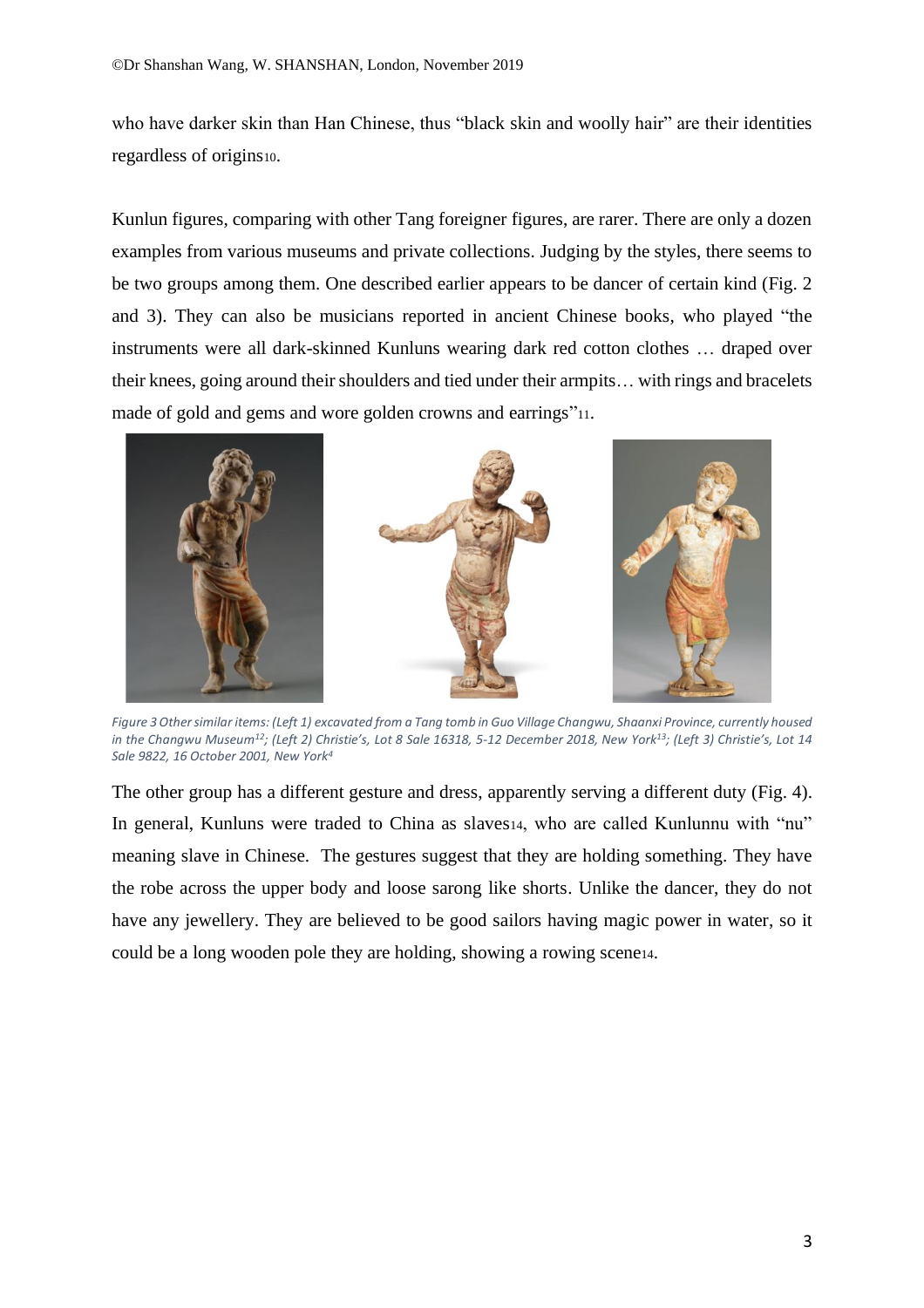

*Figure 4 The other style of foreigner figures: (Left 1) found at Zheng Rentai's tomb, currently housed in the Shaanxi History Museum<sup>15</sup> ; (Left 2) Shaanxi History Museum<sup>14</sup>; (Left 3) British Museum Hotung Gallery, museum number 1936,1012.288, acquired from George Eumorfopoulos in 1936<sup>16</sup> ;* 

Some other scholars often compare the terracotta figures with Buddhism paintings, where Kunluns tend to lead a lion or an elephant that Manjusri was riding14 (Fig. 5). They are considered tamers to control lion or other beasts17. This is further supported by a Tang dynasty carved limestone mocked door showing a curly hair male figure next to lokapalas with some other Buddhism motives (Fig. 6). Some other Kunlun figures show that they could simply be house servants/attendants9 (Fig. 7).



*Figure 5 Mural painting of Kunlunnus in Dunhuang, Mogao Caves, Gansu Province<sup>18</sup>*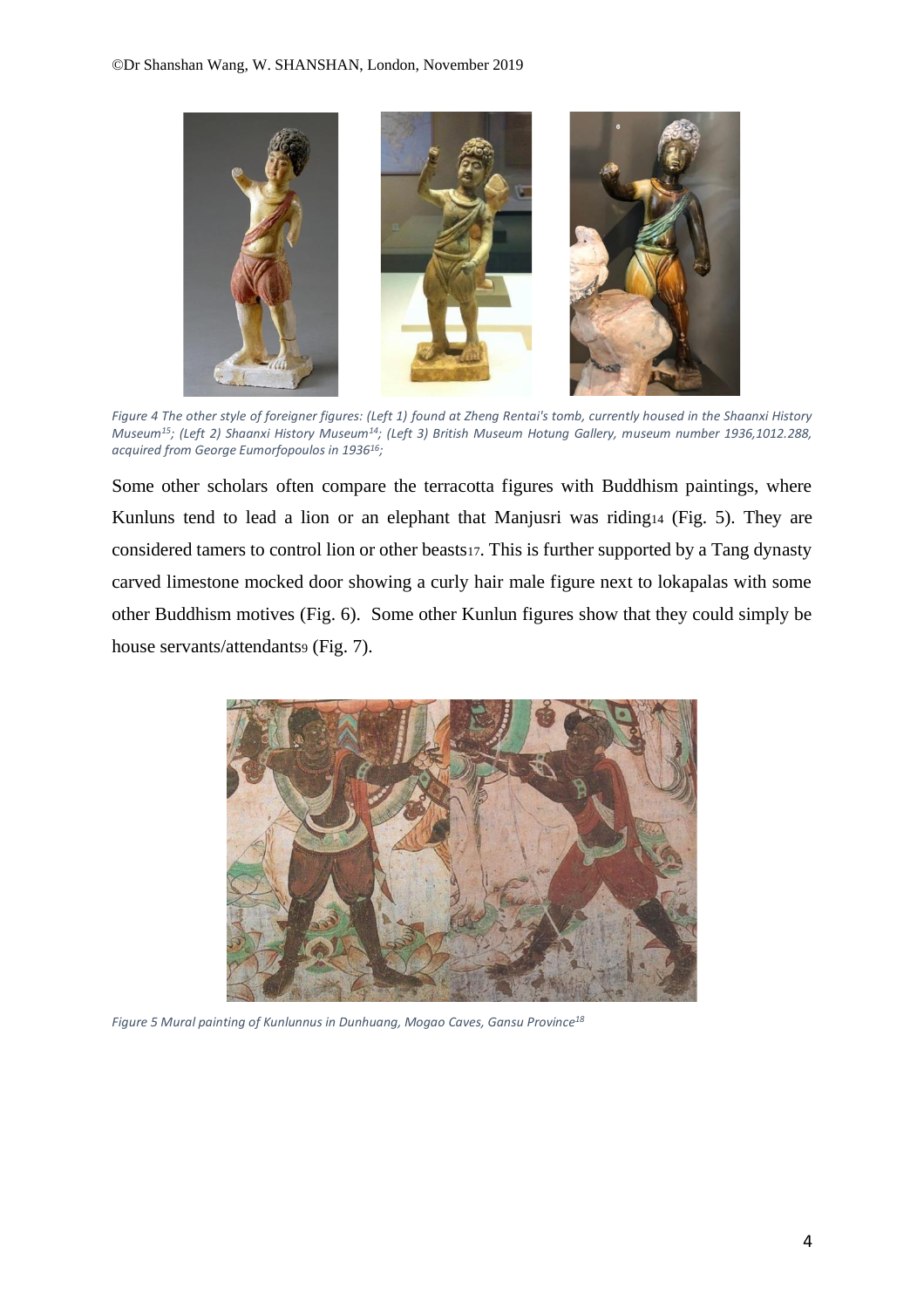

*Figure 6 Tang dynasty carved limestone mocked door, height 52.1, in display at Priestley & Ferraro Chinese Art, London*



*Figure 7 Various Kunlunnu (Left 1) excavated from Dizhangwan, housed in the Shaanxi History Museum<sup>14</sup>; (Left 2,3) excavated from the tomb of Pei Tai, Xi'an, Shaanxi Province, 1954, currently housed in the Shaanxi History Museum 19489,19*

The discovery of Kunluns figures help unveil the picture of globalisation and culture impacts in Tang dynasty, which had stretched across continents.